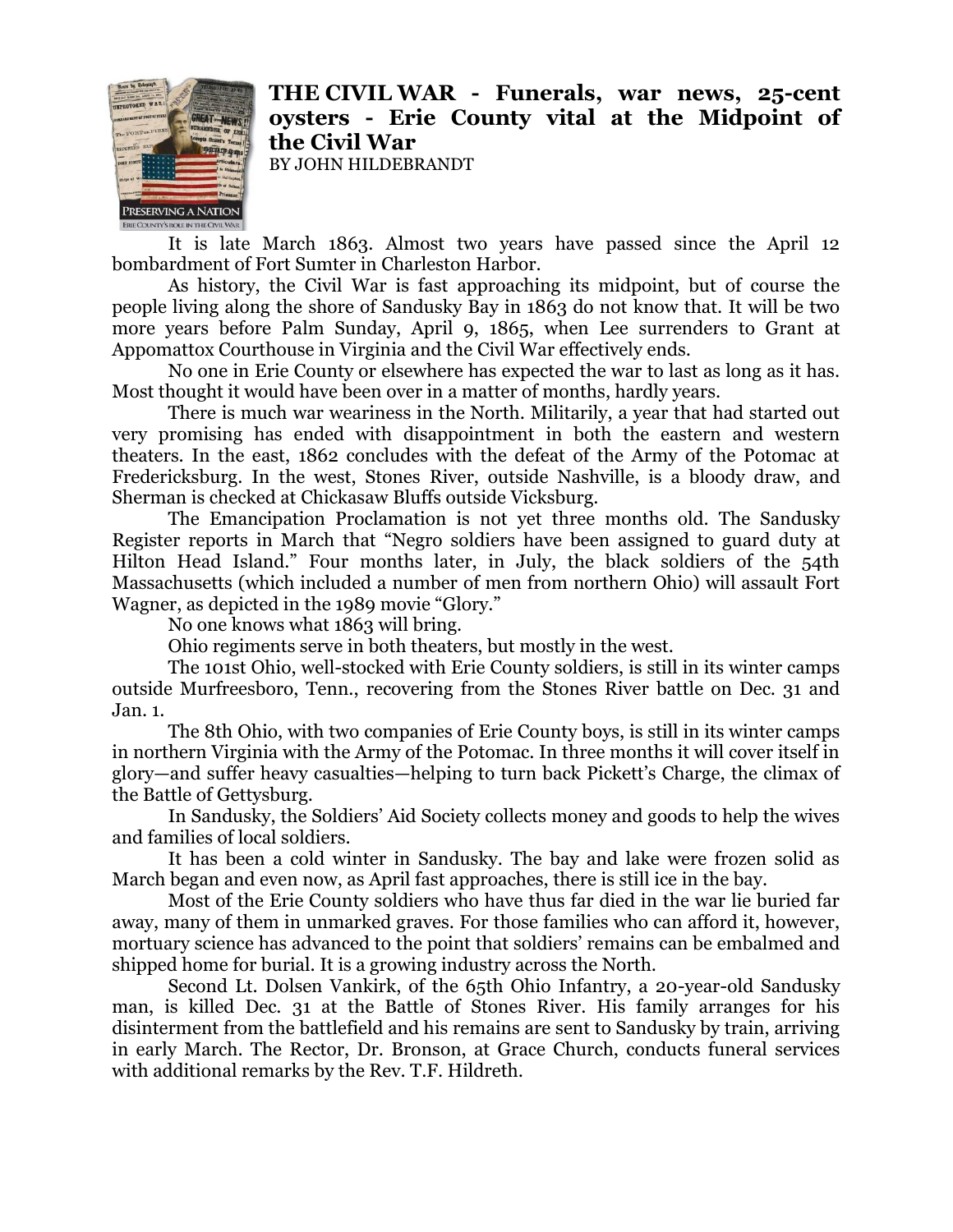The Register reports the weather is very bad on the day of the funeral, which reduces attendance at the church service.

Vankirk's brother-in-law, Calvin Carr, requests a military escort for the funeral from the troops at Johnson's Island. Again, weather makes it impossible for the troops to get across the bay to Sandusky. Major Hoffman, in command of the troops at the prison, writes Carr a letter of condolence, which is published in the Register.

The Register does not shirk from comment on the young officer's death: "He was slain on the battlefield by traitors, his life blood reddens their guilt." This is wartime, and the Rebels are the hated enemy.

Lt. Vankirk is buried in Oakland Cemetery. At the top of the headstone is the phrase "My Beloved Son." The inscription continues: "Gave his life a sacrifice for his Country at the Battle of Stones River December 31, 1862. Aged 20 years 10 mos." About 150 years after his death, his gravesite will be visited on cemetery tours hosted by the Sandusky Library and Follett House Museum.

Dolsen Vankirk is one of 115 Erie County men who will die in the war. The war lasts four years, which means on average an Erie County man dies every 12 days. The wars in Iraq and Afghanistan have, over 10 years, claimed the lives of eight Erie County men.

In spite of the bad news from the front and the continuing lists of casualties, Sandusky and Erie County continue to thrive economically. Sandusky is a bustling port city with good railroad access and a government installation—the prison on Johnson's Island—to provide jobs and the local purchase of goods and services. Erie County's population is 24,000 in the 1860 census and growing rapidly.

A glance at the advertisements in the Register for wallpaper (from satin to embossed), pianos, restaurants (oysters for 25 cents), stationery, hoop skirts, hair dye, furs, and confectionaries indicates there is a market for what might be termed luxury goods. It is the opposite situation in the South, where by 1863, as the Union blockade tightens, the population is dealing with runaway inflation and the disappearance of most consumer goods. People are hungry.

In Sandusky, there are ads for sewing machines, threshing machines, furniture polish, vermin extermination (including bed bugs), velvet ribbons, gloves and hosiery, agricultural implements of all kinds, farmland (\$26 per acre), coal oil, books, toothpaste, and a myriad list of pills, ointments, and elixirs guaranteed to cure everything from the common cold to heart disease. This is the golden age of patent medicine.

There is war news daily and war and war-related issues dominate the newspaper. The telegraph allows almost instantaneous reporting of major events and battles. The average Sanduskian is probably as well informed of major Civil War events as today's Sanduskian is of the war in Afghanistan. Soldiers at the front often send letters directly to the Register; in turn, when soldiers are home on leave the Register seeks them out for news.

On March 26, the Register carries an article from the Nashville Union (Nashville was occupied by the Union Army) that details how Cherokee Indians, acting as a provost guard for the Confederacy in East Tennessee, are on retainer for \$5 for every Union soldier they kill. The Cherokees keep track of their tally by cutting off the ears of their victims.

The Register is staunchly pro-Union and a supporter of Lincoln. Rebels are traitors and bear sole responsibility for bringing this calamity upon the nation. Northern Democrats who favor any settlement with the South short of unconditional surrender are also traitors. The newspaper tries to put a positive spin on all the war news.